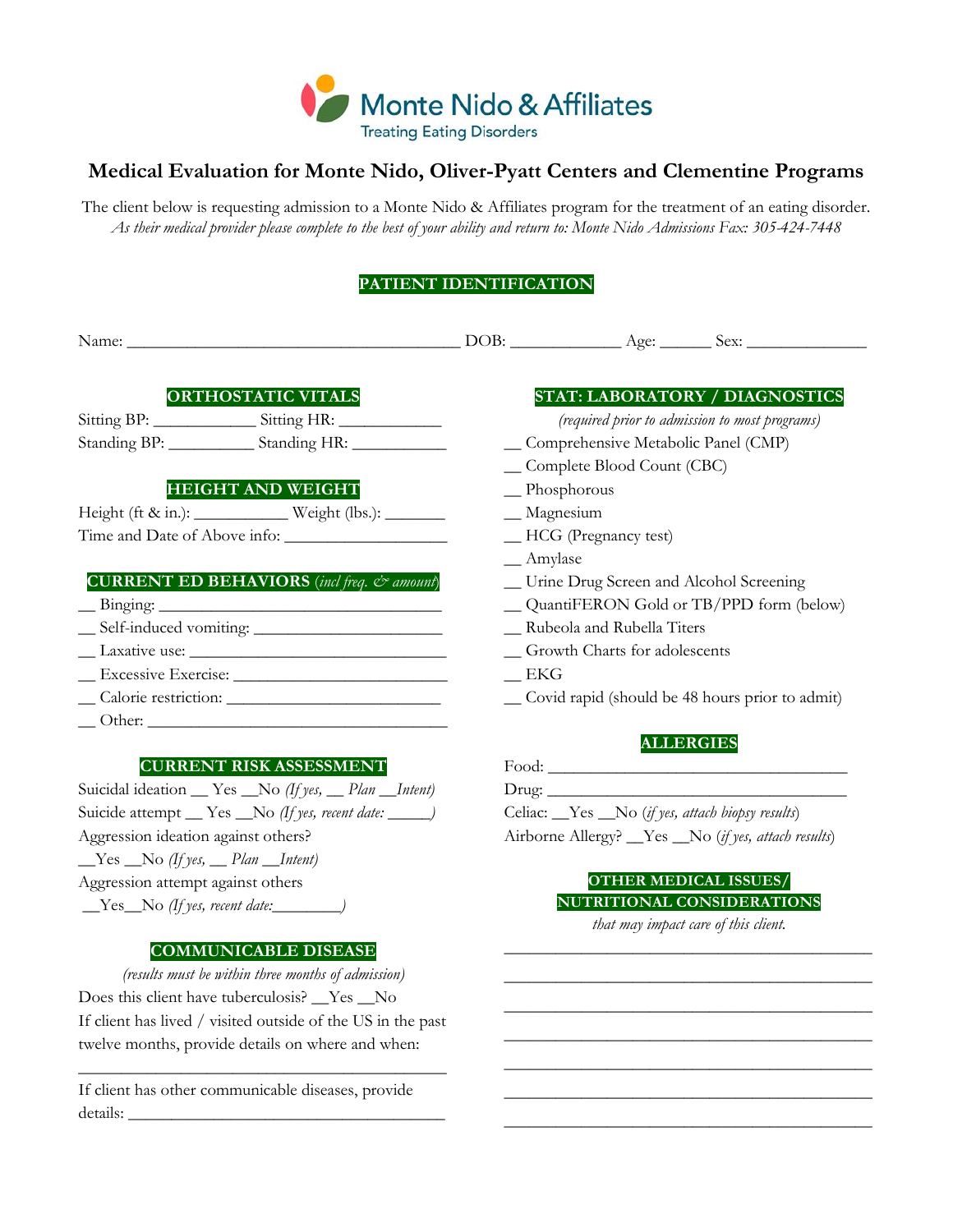

## **CURRENTLY PRESCRIBED MEDICATIONS**

Please indicate via √ which medication(s) ARE PRESCRIBED by the Physician COMPLETING Medical Clearance.

| $\sqrt{ }$ | <b>Psychotropic Medications</b>    | Dosage | Frequency | Indication |
|------------|------------------------------------|--------|-----------|------------|
|            |                                    |        |           |            |
|            |                                    |        |           |            |
|            |                                    |        |           |            |
|            |                                    |        |           |            |
|            |                                    |        |           |            |
|            |                                    |        |           |            |
|            |                                    |        |           |            |
| $\sqrt{ }$ | <b>OTHER Pertinent Medications</b> | Dosage | Frequency | Indication |
|            |                                    |        |           |            |
|            |                                    |        |           |            |
|            |                                    |        |           |            |
|            |                                    |        |           |            |
|            |                                    |        |           |            |
|            |                                    |        |           |            |
|            |                                    |        |           |            |
|            |                                    |        |           |            |
|            |                                    |        |           |            |

Is this client able to be compliant with medication(s) in an unstructured outpatient setting? \_\_Yes \_\_No Is this client able to self-administer medication(s)? \_\_Yes \_\_No

Physician Signature: \_\_\_\_\_\_\_\_\_\_\_\_\_\_\_\_\_\_\_\_\_\_\_\_\_\_\_\_\_\_ Date: \_\_\_\_\_\_\_\_\_\_\_\_\_\_\_\_\_\_\_\_\_\_

*Physician Name and Credentials, Address, Email and Telephone Number: (stamp is acceptable):*